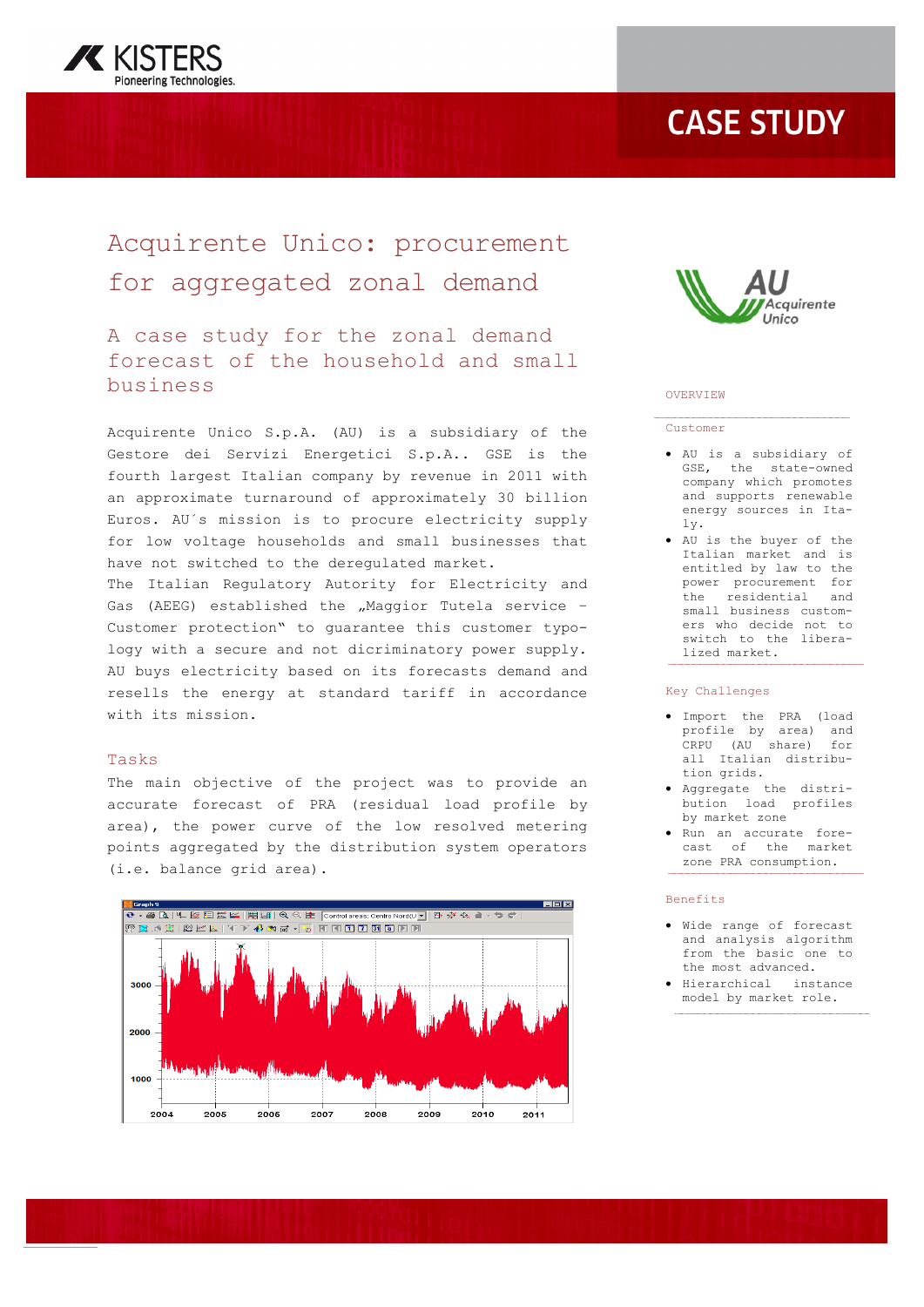

# **CASE STUDY**

*"Since 2005 the BelVis system supported us in achieving our target forecast accuracy. The flexibility of the BelVis system allowed us to develop a number of tailor suited forecast models able to cope successfully with the continuous challenge of a very dynamic market. We are very happy about our choice to adopt BelVis and the long term cooperation with the BelVis team is the best witness of how successful our experience with the system is."* 

### − **Santino Mazzaferri,**

Forecast specialist, Acquirente Unico SpA

The main challenge for this project was to cope with an evolving customer base having only the aggregated curve, hence not suitable for a typical bottom up forecast approach. The regulatory framework introduced a stepwise opening of the liberalized market share which brought a gradual and instable decrease of the aggregated PRA.

Furthermore the time delay for the availability of the actual data is almost two months, much longer than in a standard forecast case, making impossible to catch the previous month consumption patterns.

# Finding a solution

The first phase of the project took place in 2006 and involved the implementation of the BelVis module for both energy data management and forecasting.

The system imports the PRA and the AU CRPU (it is the AU share of the PRA) for all Italian power distributors. The following step of the process is the calculation of the weighted aggregation and normalization of the AU consumption loads at zonal level with a number of tailor made algorithms. This zonal aggregation is the historical base for the forecast. The continuous adoption of enhanced algorithms enabled AU to cope with a demand in continuous development in both volume and shape.

### KEY FACTS

- Over 30 distributors aggregated demand forecast
- With the totality of the customer who did not switch to the<br>liberalized market liberalized AU makes the procurement for a nearly 25% share of the Italian demand in 2011
- Total yearly volume of nearly 85TWh in 2011

### KISTERS AG

Charlottenburger Allee 5 52068 Aachen – Germany Contact: info@kisters.de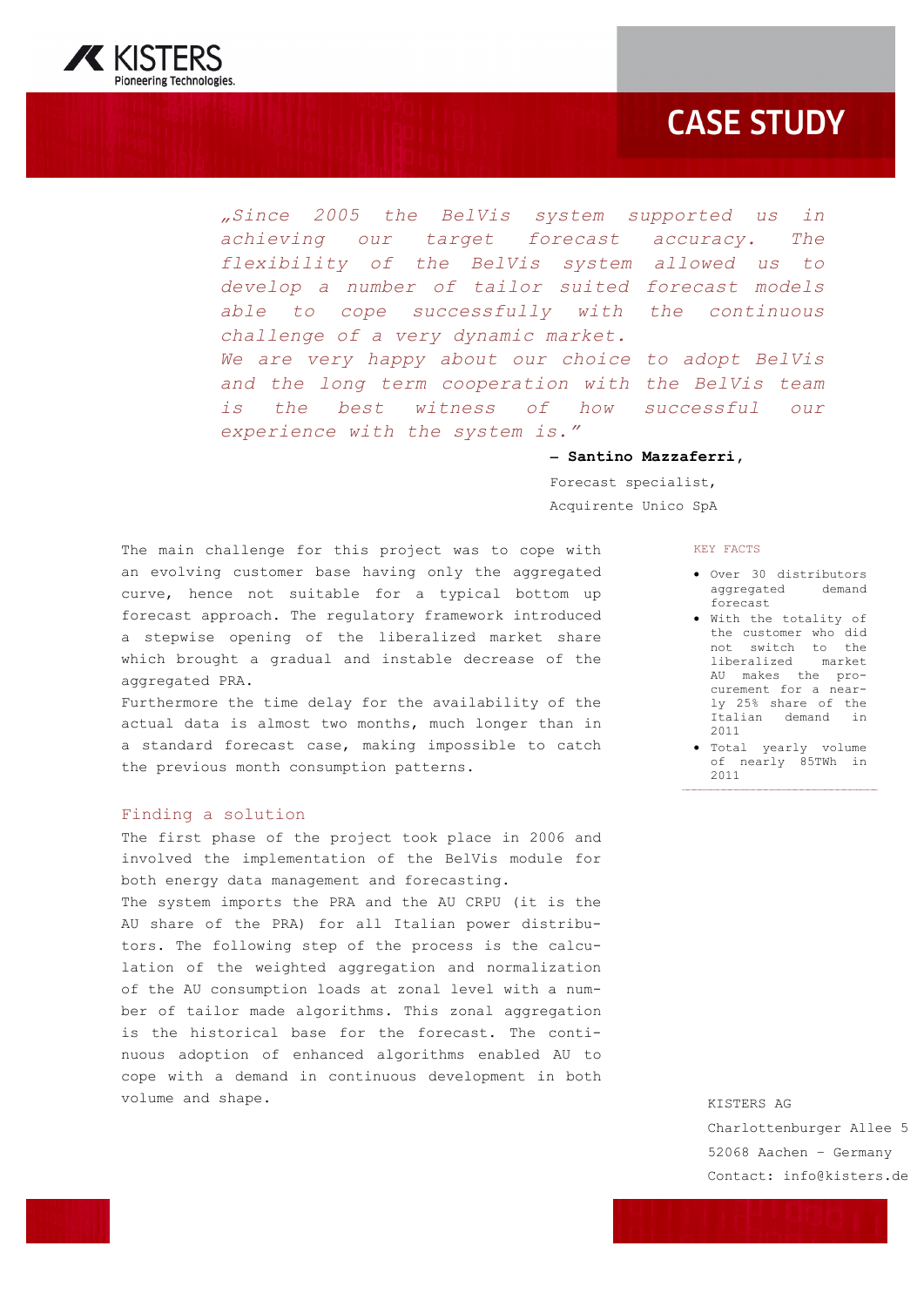

# Implementation

e<br>L

The first prediction models were based on day-typeforecast methods with a number of exogenous variables. The loads were forecasted according to an algorithm based on seasonality, weekday, holiday calendar and weather variables (i.e. air temperature, global radiation and humidity).

The EDM features were also very useful for the stabilization and the de-seasonalitization of the actual load. The powerful visualization tool is always very useful to catch consumption trend for both special days and long term analysis.

The second phase of the project involved the implementation of the "PRO". This extended module provides a wide range of advanced forecast algorithms based on regression and correlation analysis. The methods used for this specific case are ALN (artificial logic network), ANN (artificial neural network) but also the ARIMAX (autoregressive-movingaverage). The same variables of the day-type-forecast were used and also macroeconomic indicators were tested. The load has shown a very strong correlation calendar and weather variables while the macroeconomic ones (probably because of the households and small business customer base has quite a rigid demand) shows a weaker correlations shifted forward by 6 months in time.

Currently the forecast is the output of a balanced mixture of algorithms and the users can easily monitor and adjust the daily forecast according to their judgment before sending out the schedule.